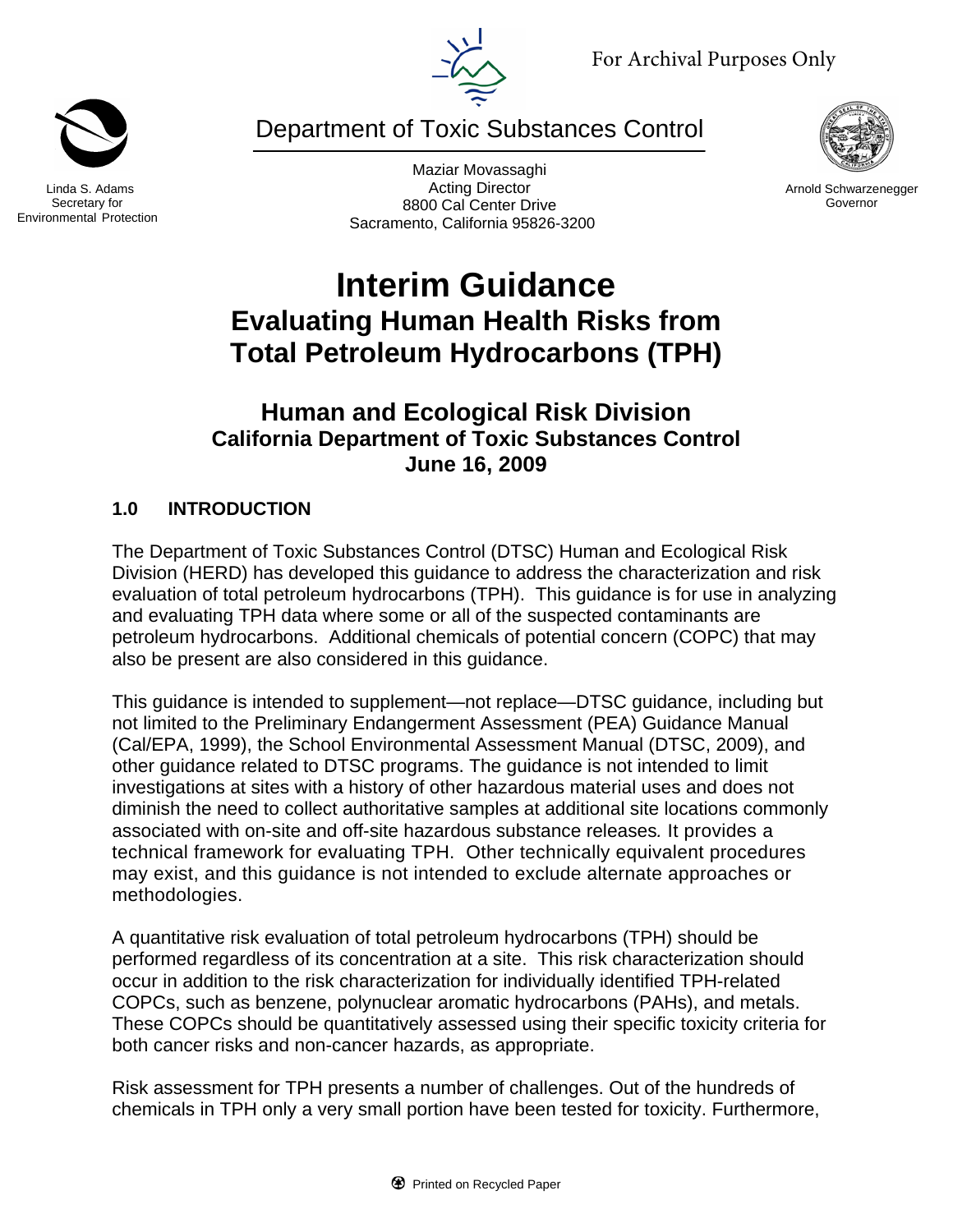although some petroleum products, such as wholly vaporized unleaded gasoline, may have undergone toxicity testing, the product in the environment is likely to have undergone weathering and therefore is a different composition than what was originally tested. Therefore the results of the original testing may not be applicable for the weathered product. Moreover, sites that have multiple petroleum products or wastes, present additional considerations.

TPH may refer to a variety of products or wastes. However, for the purpose of risk assessments TPH is generally grouped into three ranges according to the number of carbon atoms: TPH $_{gasoline (q)}$ , TPH $_{diesel (d)}$ , and TPH $_{motor}$  oil/residual range (mo/rr). In some analyses, TPH may be reported in small incremental hydrocarbon ranges, such as  $C_{5}$ - $C_6$ ,  $C_7$ - $C_8$ , etc., but generally, TPH is most often grouped into the three ranges mentioned above, plus total hydrocarbons.

### **2.0 TOTAL PETROLEUM HYDROCARBONS**

Total petroleum hydrocarbons covers the wide range of chemicals composed of carbon and hydrogen that are found in crude oils, petroleum products (such as gasoline, diesel, and other fuels, lubricating and hydraulic oils, and solvents), wastes, and process streams from refineries and other petroleum-related facilities. The smallest and simplest petroleum hydrocarbon is methane and the largest is likely to be a hydrocarbon chemical containing greater than 34 carbon atoms. Some of the more well known petroleum hydrocarbons from a toxicological point of view include benzene, butadiene, ethylbenzene, toluene, xylenes, hexane, naphthalene, benzo(a)pyrene, benzo(a)anthracene, and dibenzo(a,h)anthracene.

TPH is usually present in the environment as a result of accidental spills, waste disposal, leaks from storage tanks, or other types of releases. It may also be found as a result of oil seepages from naturally occurring underground reservoirs of oil. Seeps may be found both offshore and onshore in California and tend to be found along the coast and in the San Joaquin Valley.

Concentrations of TPH in the environment may vary greatly, from low parts per million (ppm) in surface soils where gasoline has been spilled in small quantities to greater than 100,000 ppm in areas where crude oil has been stored or fuel leaks from pipelines or underground storage tanks have occurred.

TPH mixtures in the environment undergo a process called weathering in which natural processes such as volatilization or degradation occur, thereby changing the chemical composition of the original environmental contamination. During this process the lighter hydrocarbons (i.e., smaller molecular weight) decrease in concentration while relative concentrations of higher molecular weight (and carbon number) hydrocarbons in residual TPH increase. The longer the TPH remains in the environment and is subjected to weathering the less the TPH mixture resembles the product or waste that was originally spilled, leaked, or otherwise released.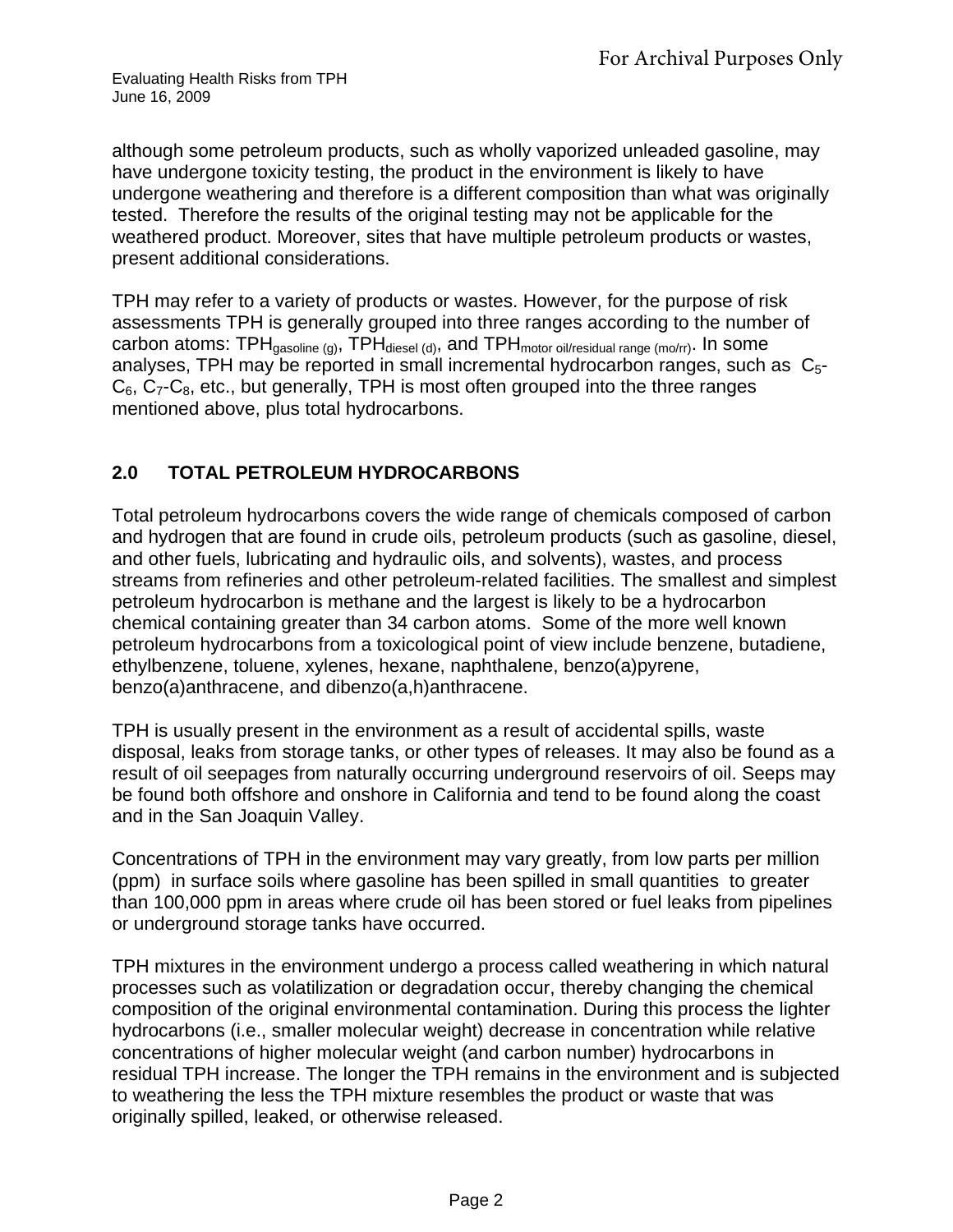### **3.0 SAMPLING LOCATIONS AND FREQUENCY**

The following sampling suggestions may be applied to areas with suspected releases, or other defined areas needing sampling. The intent is to give a general outline of sampling protocols, with the knowledge that more complicated or diverse sites may require expanded sampling protocols. A conceptual site model (CSM) is recommended as part of a work plan prior to sampling. This will help narrow the focus of the investigation and help determine the COPCs to analyze for, and the number, location, and frequency of sampling.

### **3.1 Soil Matrix**

Sampling frequency, the number of samples for a certain area, may vary depending on the size, past operations, and condition of the site. Areas around abandoned oil or gas wells, fuel or oil storage tanks, areas with visible contamination, waste storage and disposal areas, sumps, or surface drainages should be targets of focused sampling. Areas of discolored soil or where vegetation is stressed or non-existent should also be targets of focused sampling. In areas where past use or historical information is unknown or insufficient, a random sampling, or systematic grid-sampling program should be used in conjunction with results from soil gas surveys, in areas with suspected or known volatile TPH releases. Soil matrix sampling should be extensive enough to determine not only the nature of contamination but also its general extent. Analytes generally should include polynuclear aromatic hydrocarbons (PAHs) and total petroleum hydrocarbons (TPH) (see Section 4 for discussion of analytical methods). Evaluation of volatile organic compounds (VOC) may require soil sampling in addition to soil gas sampling at some sites (see Section 3.2).

Analyses for other chemicals of potential concern should be considered if they are known to have been used on-site. These may include CAM 17 metals, hexavalent chromium, SVOCs, and other site specific potential contaminants. There may also be circumstances where COPCs such as dioxins, PCBs, and/or other COPCs should be considered if the source of waste oil is not known.

### **3.1.1 Surface Soil**

Surface samples (i.e., 0" to 6" below ground surface (bgs)) should be obtained for analysis of PAHs, metals, and TPH. Due to the high volatility of VOCs, analysis of surface soil samples for VOCs is not recommended unless there is reason to believe that high concentrations may be found or contamination was recent, or when sampling immediately beneath foundations or pavement. High concentrations may occur in waste pits, sumps, or in other areas where VOCs were disposed of or released or have been spilled in large amounts.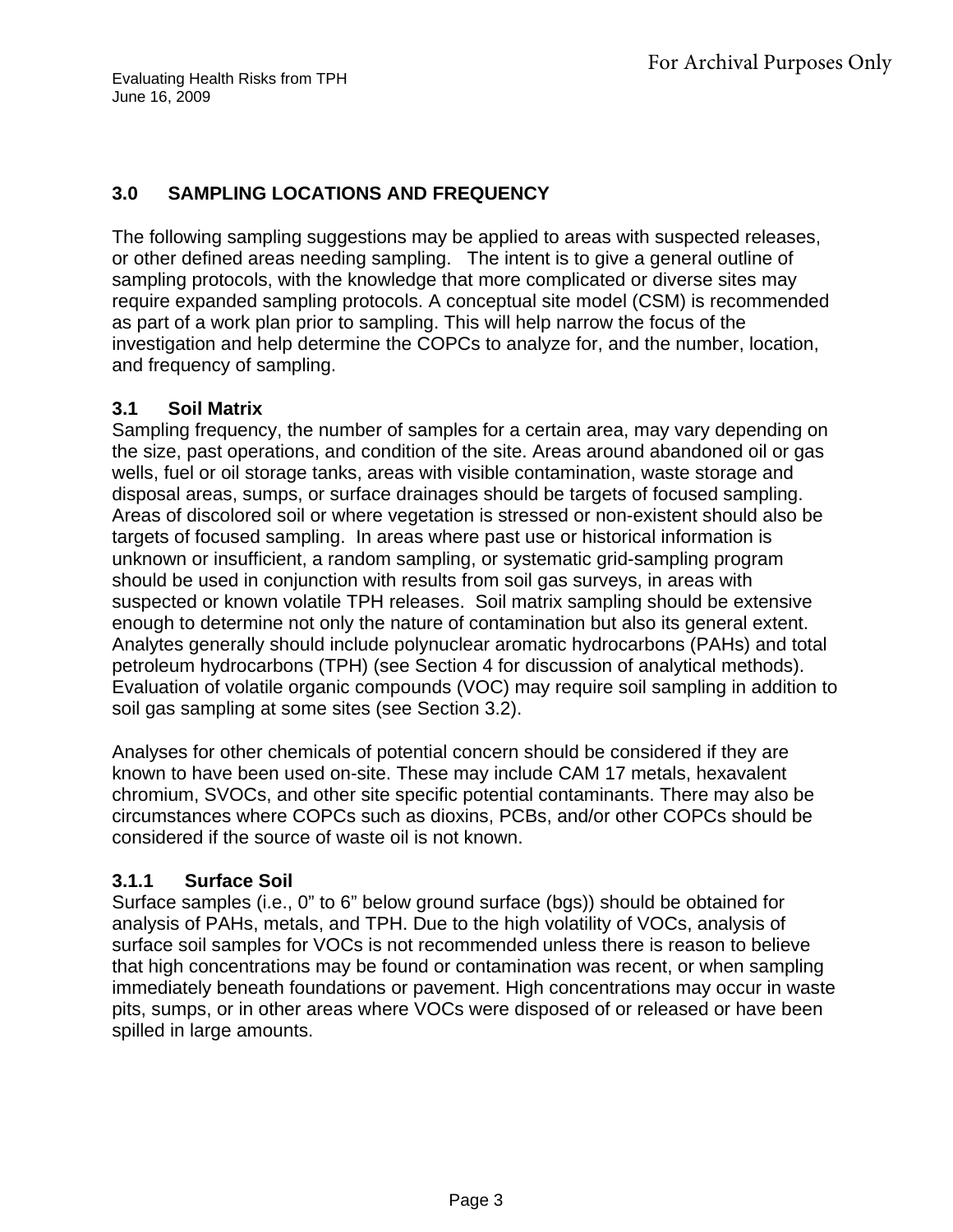## **3.1.2 Subsurface Soil**

Subsurface soil samples should be collected and obtained for the analyses of the chemicals evaluated in surface soils. In general, subsurface samples should be collected starting at 2.5 - 3.0 feet bgs and 5 feet bgs, and every 5 feet bgs thereafter until the extent of contamination is established. Other intervals may be required depending on site conditions, such as areas of known contamination or lithologic changes. A visual inspection of soil cores may be useful in providing an estimate of the extent of the heavier (i.e., oil, high carbon range compounds) petroleum contamination. However, the visual estimate should be confirmed by analytical data.

Soil sampling strategies should rely on selecting sample depths based on lithology, suspected contaminants, potential migration pathways, and field screening. To adequately characterize VOCs in the vadose zone, a sampling strategy should focus on sampling fine-grained intervals and suspected or known contaminated soil horizons (e.g., a black oily zone in a permeable sand layer). The sampling and analysis plan (SAP) should prescribe soil-sampling depths based on the most adsorptive or retentive lithology for each contaminant type. The SAP should specify that fine-grained intervals will be analyzed for VOC concentrations, if present, following a soil gas survey.

### **3.2 Soil Sample Collection for VOCs**

In general, sites with VOCs should be characterized by soil gas samples; however, there may be sites where VOCs will need to be characterized in soil matrix samples, or both. Sites requiring soil matrix samples include those with high concentrations of TPH and/or co-contamination, sites with very fine-grained soils, and/or those with shallow ground water and capillary zone which preclude collecting and analyzing representative soil gas samples. Soil matrix samples for VOC analysis (if required) must be collected and prepared in accordance with USEPA Method 5035. See DTSC (2004a) for more information on Method 5035 sampling. The contractor should estimate the anticipated VOC concentrations in soil matrix and determine, with DTSC concurrence, the appropriate sampling and extraction procedure. Sample collection must be performed to minimize volatilization and biodegradation of VOC vapors. These samples collected in brass or stainless steel sleeves must be subcored immediately upon removal from the sampling tool to minimize the volatilization of chemicals of concern, appropriately preserved, and extracted as soon as possible. The sample collection and extraction times should be documented in the chain of custody. The use of an on-site mobile laboratory is recommended for larger sites in order to provide relatively rapid information. A subset of these samples should be sent to a fixed lab for confirmation.

### **3.3 Background Metals**

The presence of metals in soil may be due to natural processes or may be from human activities. In general, it is DTSC's policy to evaluate quantitatively risk associated with metals present at concentrations above those of the naturally occurring background concentrations for the area of the site. A comparison of site concentrations of metals to area background concentrations for the area of the site can be made to determine which metals are likely present at elevated concentrations due to releases. To help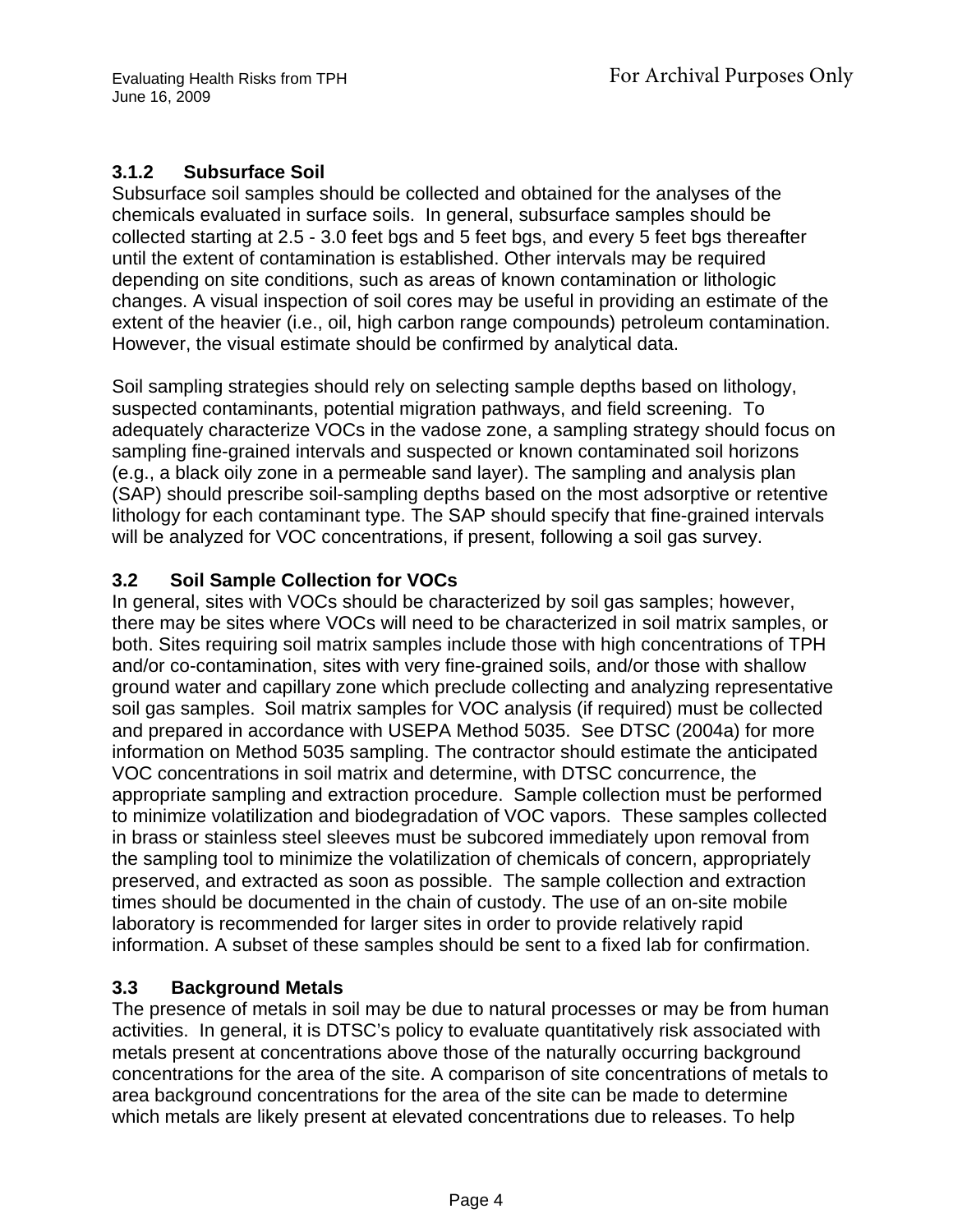accomplish this soil samples should be collected from a minimum of four off-site locations not impacted by human activities and analyzed for CAM 17 metals. Other metals may also be evaluated for background as needed. Background concentrations of hexavalent chromium should be analyzed if it is found in site soil. These background locations should have soil with the same or similar properties to that of the site being investigated. Relevant data sets from previously obtained local background sampling can also be used if they can be shown to be applicable to the site being investigated. Soil samples from background locations should be analyzed for metals. Further guidance on background sampling can be found in *Selecting Inorganic Constituents as Chemicals of Potential Concern at Hazardous Waste Sites and Permitted Facilities*  (DTSC, 1997), other guidance as appropriate, or by contacting DTSC.

#### **3.4 Water**

Sampling of water for TPH, and associated contaminants should follow the same general guidance as described above in Section 3.1 (Soil Matrix) with regard to what COPCs to look for. In addition, some of the oxygenates, such as MtBE, may be more of a concern in the site area than some of the other COPCs that are often found in the soil at a site.

Many site investigations do not need to include an investigation of groundwater, especially in the initial stage, because groundwater is too deep to have been contaminated by site contaminants, or because any releases were not significant in size. Therefore, the initial investigation may only involve soil and soil gas. If contamination is found to have occurred then a decision can be made with regard to the need for investigation of ground or surface water. In general, the use of a CSM can help with these decisions.

#### **3.5 Soil Gas**

Soil gas sampling should be considered for TPH<sub>gasoline, and diesel</sub>, and VOCs with a Henry's Law constant of  $1E$ -05 atm-m<sup>3</sup>/mole or higher, or a vapor pressure of  $1E$ -03 mmHg or higher. The soil must have adequate air permeability for soil gas samples to be collected. Initial sampling should occur in area of suspected contamination and should be obtained from 5 feet to evaluate potential shallow sources of contamination, and at 10 to15 feet bgs to evaluate potential deeper sources.

Samples should be collected near lithologic interfaces or based on field instrument readings (e.g., Flame Ionization Detector [FID], Photo Ionization Detector [PID]) from soil cuttings and/or cores to determine the location of maximum analyte concentrations. Use all available information (e.g., geologic log, organic vapor concentration reading) to select appropriate depths for vapor monitoring. Install probes at depths with elevated vapor readings and/or slightly above fine-grained soils. The deepest probe should be installed above the capillary fringe. Soil gas samples for VOC analysis should be collected in accordance with USEPA Method 5030 when analyzed using USEPA Methods 8015C, 8260B, and 8021B.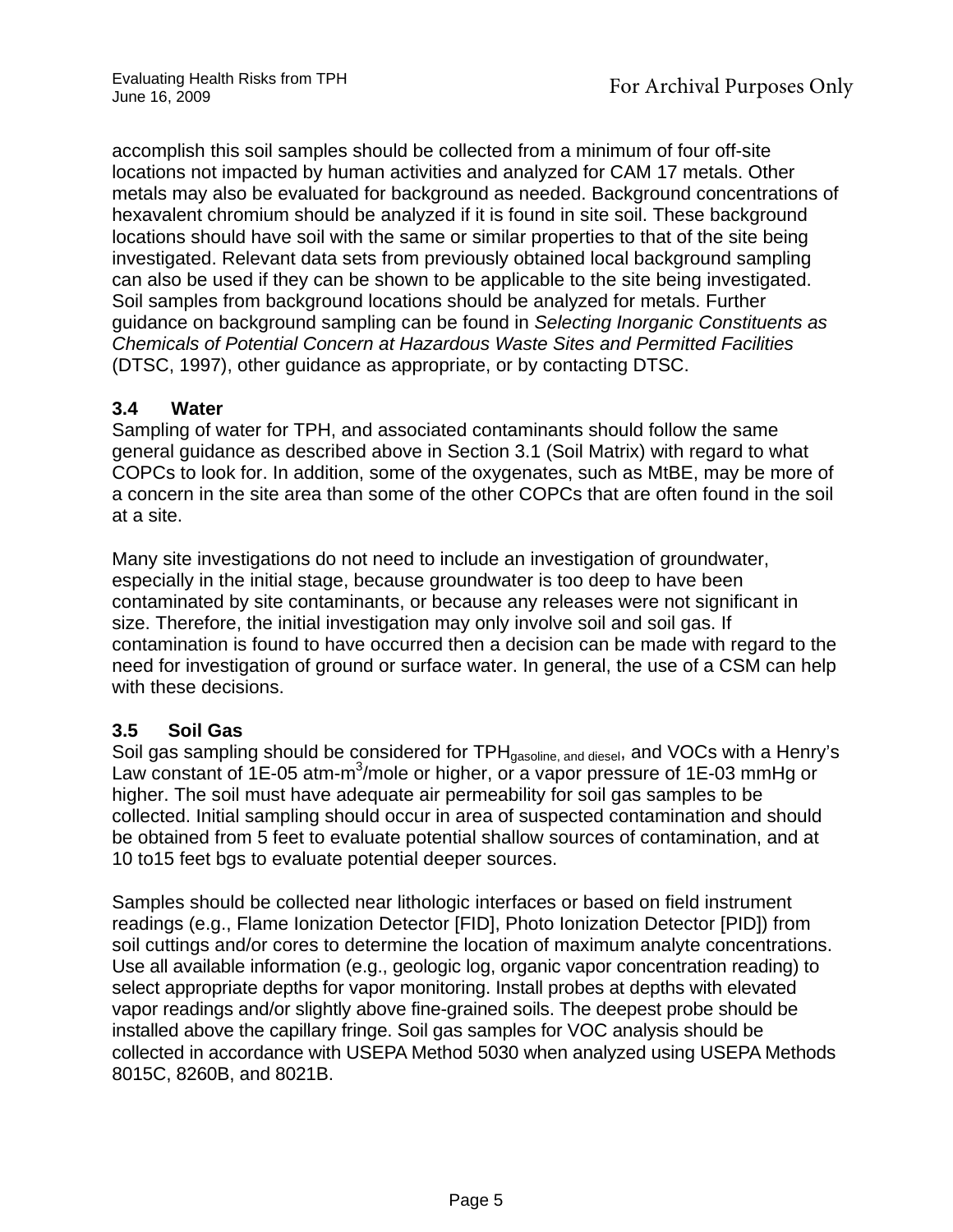Deeper and/or additional sampling, such as subslab sampling beneath foundations, may be needed for some sites and the decision to do this may depend on the results of the initial sampling. The horizontal spacing for this initial sampling should be approximately 100 feet apart unless VOCs or other volatile gases of concern are known to be present, in which case sampling should occur every 20 feet.

Soil gas sampling and evaluation should be conducted in accordance with guidance found in *Advisory-Active Soil Gas Investigations* (DTSC and CRWQCBLAR, 2003), and *Interim Final- Guidance for the Evaluation and Mitigation of Subsurface Vapor Intrusion to Indoor Air* (DTSC, 2004b). Both of these documents are undergoing revisions, therefore the most current version should be used. Additional information regarding the analysis of soil gas samples for TPH can be found in Section 4.3 below.

### **4.0 ANALYTICAL METHODS**

#### **4.1 Soil Matrix**

Although there are several methods available for the analyses of total petroleum hydrocarbons in soil, DTSC recommends analyses based on USEPA Method 8015C until such time as DTSC or Cal/EPA adopts or develops an analytical method(s) for TPH mixtures. Method 8015C allows for an approximate estimation of hydrocarbon ranges corresponding to what are commonly referred to as gasoline range organics (TPH<sub>a</sub>), diesel range organics (TPH<sub>a</sub>), and motor oil/residual range organics (TPH <sub>mo</sub>).

The results of the TPH analyses can be used in assessing the nature and extent of contamination at a site, and as described in Section 5, for assessing potential human health risks associated with the contamination. Alternative analytical methods are available but DTSC should be contacted for approval prior to their use. For risk assessment purposes the fraction of aromatic and aliphatic compounds, and carbon range, should be provided as part of the analytical results. These fractions should be available from the laboratory conducting the TPH analysis. However, if these data are not available and additional sampling can't be conducted then the TPH ranges should be evaluated in the risk assessment using a default fraction for the carbon range of aromatic or aliphatic compounds. See Section 5.0.

For analyses of the individual components of petroleum, VOCs, PAHs, and metals, or other chemicals of potential concern (COPC) USEPA SW-846 or equivalent analytical methods should be used.

#### **4.2 Water**

As with the soil matrix sample analyses DTSC has not developed or adopted an analytical method(s) for TPH mixtures. Until such time as a method is officially adopted we recommend using USEPA Method 8015C, which allows for an approximation of hydrocarbon ranges corresponding to what are commonly referred to as gasoline range organics (TPH $_{0}$ ), diesel range organics (TPH $_{d}$ ), and motor oil/residual range organics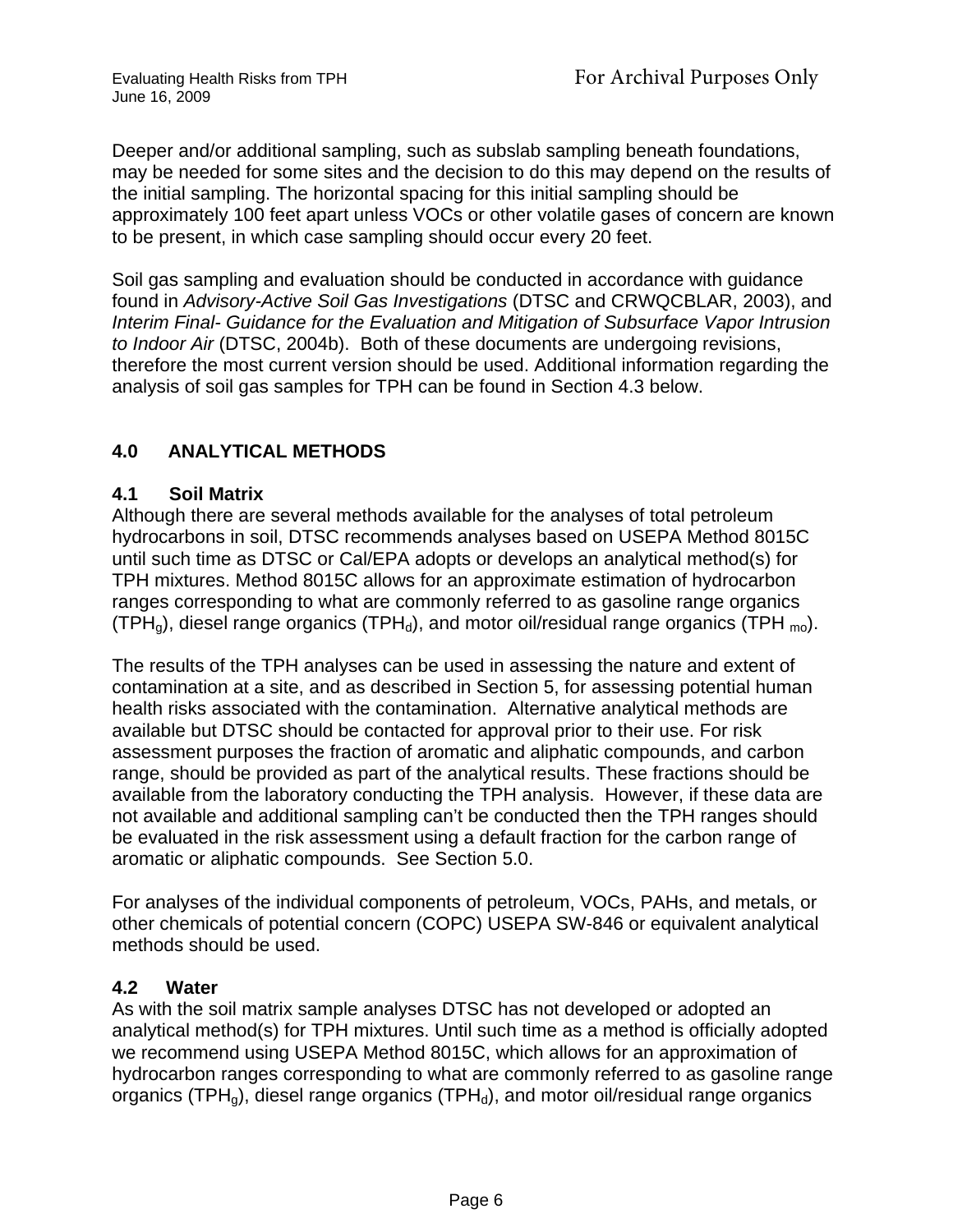(TPH  $_{\text{mo}}$ ). Other methods may be available but DTSC should be consulted prior to its use so that they may review the proposed methodology.

For analyses of the individual components of petroleum, VOCs, PAHs, and metals, or other chemicals of potential concern (COPC) USEPA SW-846, Clean Water Act, or equivalent analytical methods should be used.

### **4.3 Soil Gas**

Analyses of volatile TPH gasoline and diesel fractions, and VOCs in soil gas samples can be performed using modifications of USEPA Methods 8015C, 8260B, and/or TO-15 depending on the detail needed. Other methods might be substituted in certain circumstances but the DTSC risk assessor should be consulted.

USEPA Method 8260B may be used for analysis of some of the VOCs associated with petroleum-contaminated sites and non-TPH co-contaminants. In addition, it can be used for determining total TPH gasoline, and may be able to be used for determining the aliphatic concentration. If risk-based detection limits or other DQOs cannot be met with USEPA Method 8260B for TPH and/or non-TPH contaminants, then samples should also be obtained using summa canisters and analyzed using USEPA Method TO-15 or equivalent.

On some sites there may be a need to determine aliphatics and aromatics more accurately. Some laboratories can determine this using an in-house method, or alternatively, they can be analyzed using the Massachusetts Department of Environmental Protection method (MADEP, 2008), which is based on TO-15. DTSC should review the proposed methodology prior to laboratory analysis.

Additional consideration is necessary for sites with potential contamination by naphthalene and methylnaphthalenes which are typically associated with diesel, jet fuels, weathered gasoline, and some solvent mixtures. These PAHs are sufficiently volatile and may be present in soil gas, posing potential inhalation risks. Soil gas sampling and analyses for naphthalene and 2-methylnaphthalene might require separate sampling and analysis by USEPA Method TO-17. However, soil matrix sampling and PAH analyses are also appropriate for these contaminants. DTSC should be consulted for development of the DQOs and site sampling and analysis plan for characterizing these constituents and associated risks.

For the analysis of hydrogen sulfide and other reduced sulfur chemicals DTSC recommends using USEPA Method 16 or South Coast Air Quality Management District (SCAQMD) Method 307-91. The method used should allow for a method detection limit of 50 ppbv, or a detection limit of 500 ppbv. Methane should be evaluated using USEPA Method TO-3, USEPA Method 3C, or modified USEPA Method 8015C calibrated with methane. A methane-specific detector (e.g., LANDTEC GA-90, GEM-500, GEM-2000, or equivalent) may be used but DTSC should be contacted regarding its suitability. These detectors should have a lower detection limit for methane of at least 10,000 ppbv. Additional information can be found in guidance mentioned elsewhere in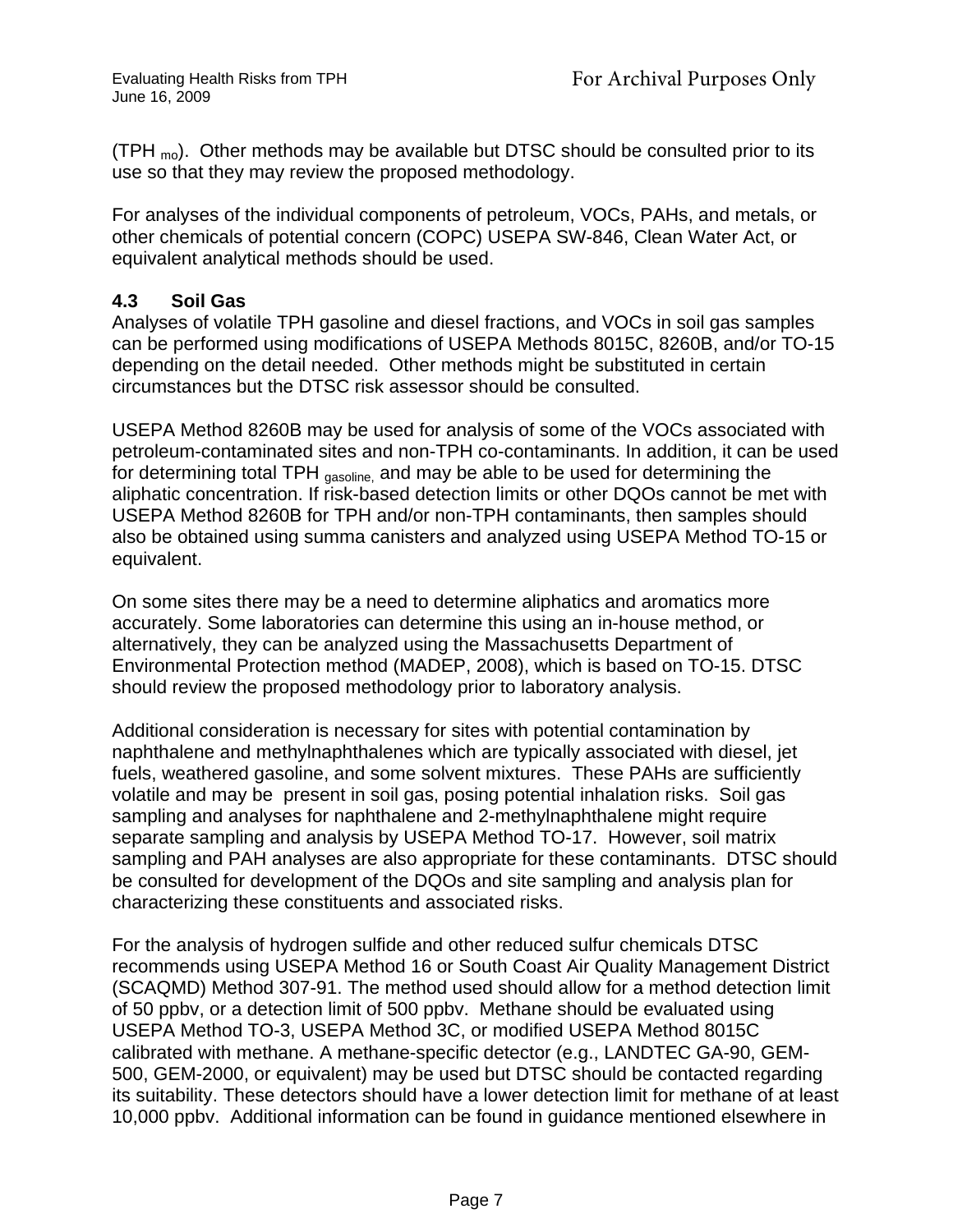this guidance as well as in DTSC's Advisory on Methane Assessment and Common Remedies at School Sites (http://www.dtsc.ca.gov/Schools/upload/SMBRP\_SCHOOLS\_Methane.pdf)

#### **5.0 RISK ASSESSMENT**

The risk assessment for TPH is the same in many respects as it is for other COPCs and therefore the details of each step of the risk assessment process will not be presented here except in those instances where it is not covered elsewhere. A quantitative risk evaluation of TPH should include characterization of the TPH contamination and the risk associated specific fractions, as well as with the individual components, such as BETX and PAHs.

DTSC risk assessment guidance can be found on the DTSC website at http://www.dtsc.ca.gov.

Many of the chemicals in TPH mixtures, as well as the hydrocarbon chain mixtures, have not been tested for toxicity. As a result TPH has often not been evaluated in risk assessments. To address the lack of chemical-specific criteria for many components of petroleum hydrocarbon mixtures, TPH can be generally evaluated through the use of surrogate chemicals. For risk assessments for sites with TPH contamination, DTSC/HERD recommends the use of the following six groups of hydrocarbons for which chemical surrogates for toxicity have been selected (see Section 5.2):

- $C_5$ - $C_8$  (aliphatics)
- $C_6$ - $C_8$  (aromatics)
- $C_9$ - $C_{18}$  (aliphatics)
- $C_9$ - $C_{16}$  (aromatics)
- $C_{19+}$  (aliphatics)
- $C_{17+}$  (aromatics)

These six groups and surrogates described below were chosen based in part on the TPH work performed by the Total Petroleum Hydrocarbon Criteria Working Group (TPHCWG, 1997-1999), and regulatory agencies such as the Massachusetts Department of Environmental Protection (MADEP, 2002 and 2003).

If the analytical method used during the site investigation did not provide speciation into aromatics and aliphatics then an assumption of a composition of 50% aromatics and 50% aliphatics can be made for most sites. Based on a review of the literature and data submitted to DTSC this generic composition split provides a health protective assumption without assuming that all of the detected hydrocarbons are aromatic. If the project proponent believes this too conservative an assumption for the site then additional analysis and/or sampling can be performed using analytical methods that do provide this speciation. For some sites, such as petroleum or chemical refineries, which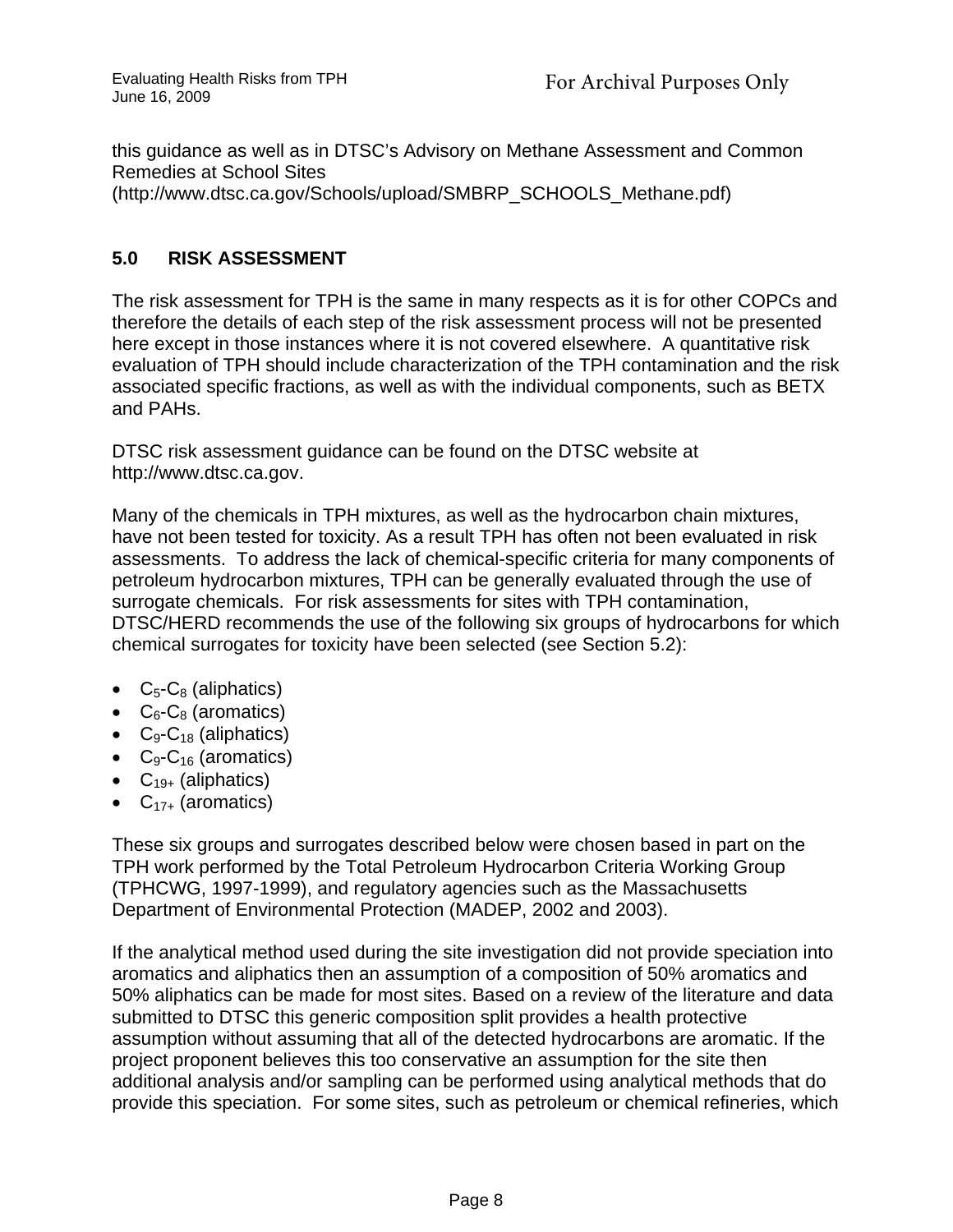may contain heavy oils or aromatic oils, or specialty chemicals this assumption may not be applicable. In these cases a method that speciates TPH may be required.

### **5.1 Exposure Assessment**

Because TPH mixtures can encompass of a large range of hydrocarbons, chemical properties and environmental behavior vary widely among components. Constituents of TPH range from highly volatile to relatively non-volatile. For risk assessment purposes, the potential for vapor intrusion into buildings from TPH components is of particular concern. TPH migration to groundwater is also a potential concern, but it is beyond the scope of this guidance.

Table 1 below contains some of the chemical properties that can be used for evaluating the potential for indoor vapor intrusion, using the Johnson & Ettinger model, from TPH for the  $C_5$ -C<sub>8</sub>, and  $C_9$ -C<sub>18</sub> fractions (TPHCWG, 1997a). The  $C_{17+}$  fraction(s) are assumed to be relatively non-volatile and non-mobile and are not included in the table.

| <b>TPH</b>                         | $K_{oc}$ | $D_{\rm a}$ | $D_w$          | S     | H'   | H           | $\mathsf{T}_{\mathsf{R}}$ | Тв  | Тc    | $\Delta H_{\nu,b}$ |
|------------------------------------|----------|-------------|----------------|-------|------|-------------|---------------------------|-----|-------|--------------------|
| $C_5$ - $C_8$<br>aliphatic         | 3981     | 0.1         | $1.0E -$<br>05 | 5.4   | 50   | 8.0E-01     | 25                        | 369 | 508   | 7000               |
| $C_6$ - $C_8$<br>aromatic          | 251      | 0.1         | $1.0E -$<br>05 | 520   | 0.27 | 5.6E-03     | 25                        | 383 | 617   | 8523               |
| $C_{9}$ -<br>$C_{18}$              | 251188   | 0.1         | $1.0E -$<br>05 | 0.034 | 120  | $1.9E + 00$ | 25                        | 473 | 568.9 | 7000               |
| aliphatic<br>$C_{9}$ -<br>$C_{16}$ | 2511     | 0.1         | $1.0E -$<br>05 | 25    | 0.14 | $1.2E - 02$ | 25                        | 473 | 637   | 9321               |
| aromatic                           |          |             |                |       |      |             |                           |     |       |                    |

**Table 1 Chemical Properties of TPH** 

 $\mathsf{K}_{\text{oc}}$ - Organic partition coefficient (cm<sup>3</sup>/g) (TPHCWG, 1997a, Table 8)  $D_a$ - Diffusivity in air (cm<sup>2</sup>/s) (TPHCWG, 1997a)

 $D_w$ - Diffusivity in water (cm<sup>2</sup>/s) (TPHCWG, 1997a)

S- Solubility in water (mg/L) (TPHCWG, 1997a, Table 8)

H'- Henry's law constant (unitless) (TPHCWG, 1997, Table 8)

H- Henry's law constant at reference temperature (atm-m<sup>3</sup>/mol)

 $T_{\text{R}}$ - Henry's law constant reference temperature (°C)

 $T_B$ - Normal boiling point (°K) (TPHCWG, 1997, Table 8)

 $T_{C}$ - Critical temperature (°K) (J&E Model, m-xylene, 135 trimethylbenzene)

 $\Delta H_{v, b}$ - Enthalpy of vaporization at the normal boiling point (cal/mol) (J&E Model, m-xylene, 135 trimethylbenzene)

# **5.2 Toxicity Criteria**

Toxicity criteria for evaluating TPH mixtures in a risk assessment have not been developed by Cal/EPA Office of Environmental Health Hazard Assessment (OEHHA) or USEPA. Therefore DTSC/HERD has developed criteria for non-cancer health effects based in part on toxicity factors for noncancer health effects developed by TPHCWG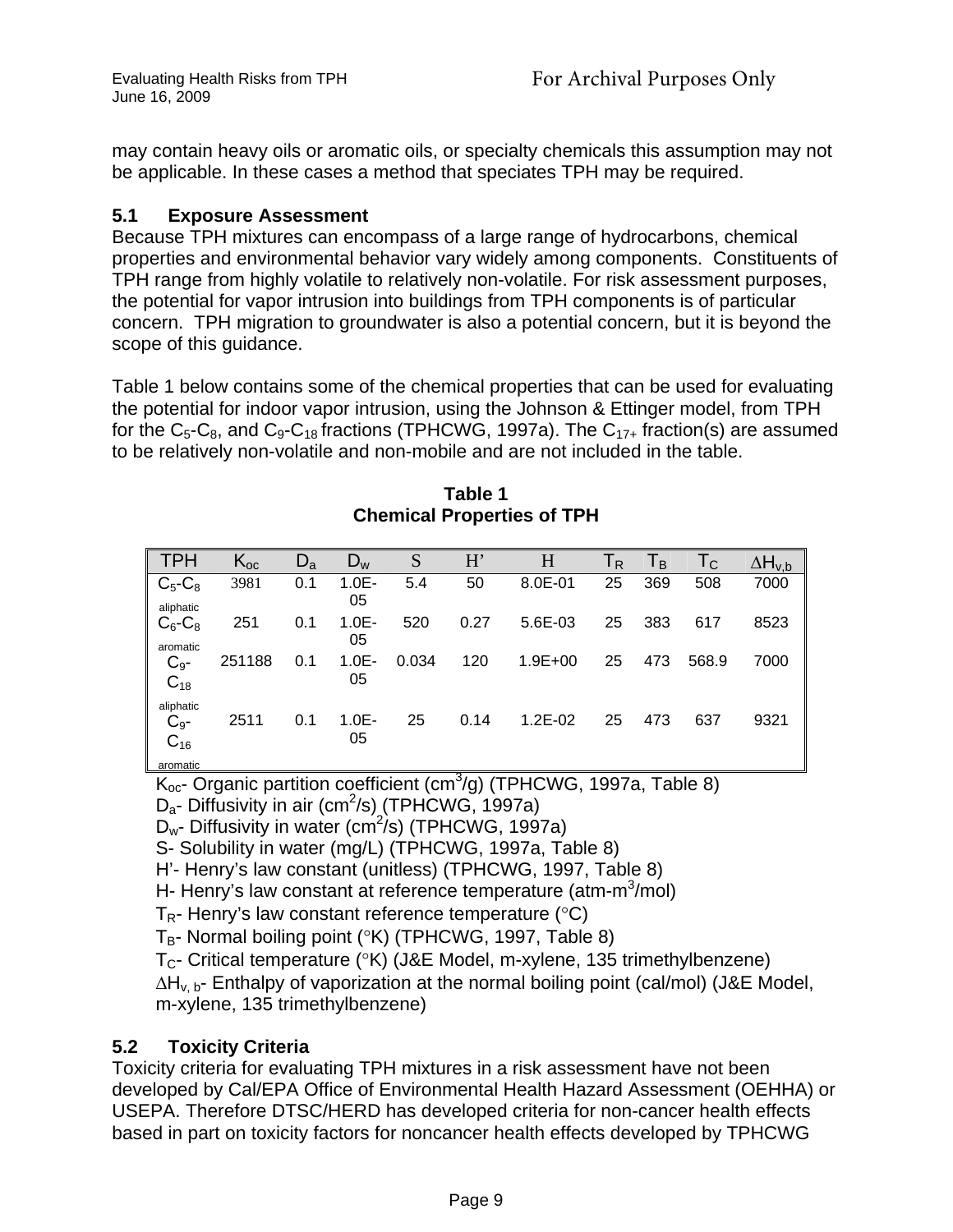and MADEP (TPHCWG, 1997b; MADEP, 2003). Development of noncancer toxicity criteria for TPH groups is described in the subsections below and summarized in Table 2. Toxicity criteria for potential carcinogenic effects of TPH mixtures are not available. Therefore, carcinogenic risk at sites with TPH should be evaluated by using cancer slope factors for individual carcinogens (e.g., benzene, ethylbenzene, polynuclear aromatic hydrocarbons, MtBE, hexavalent chromium, etc.) when these chemicals are present. In addition to TPH all COPCs suspected or known to be present should also be evaluated in the risk assessment.

# **5.2.1 C5-C8 (aliphatics)**

The recommended non-cancer oral and inhalation toxicity reference values that should be used for evaluating exposure to aliphatic hydrocarbons in the  $C_5-C_8$  range are 0.04 mg/kg-day, and 0.7 mg/m<sup>3</sup> (0.2 mg/kg-day) respectively. These toxicity criteria are based on toxicological studies of n-hexane, which is believed to be the most toxic component of the  $C_5-C_8$  range of aliphatics. The oral toxicity value was derived by MADEP in the VPH/EPH/APH Methodology (MADEP, 2003). The inhalation toxicity value of 0.7 mg/m<sup>3</sup> is the USEPA Reference Concentration (RfC) for n-hexane.

The critical study for the oral toxicity value, performed by Krasavage et, al. (reviewed in MADEP 2003), was an evaluation of hexane given to rats orally at doses of 570, 1140, or 4000 mg/kg-day, 5 days per week for 90 to 120 days. The reference value is based on the lowest-observed-adverse-effect-level (LOAEL), of 570 mg/kg-day. The critical effects were nervous system changes.

The USEPA RfC for hexane is based on peripheral neuropathy observed in rats in a subchronic inhalation study. Studies of humans exposed occupationally to hexane by inhalation also showed peripheral neuropathy. However, the available occupational studies were confounded by co-exposure to other solvents, some of which may potentiate n-hexane induced toxicity.

DTSC/HERD is aware of studies showing that  $C_5-C_8$  aliphatics other than n-hexane appears to cause neurotoxicity at higher doses than n-hexane, and that there is evidence indicating that they may decrease the neurotoxicity of n-hexane in mixtures. Studies of di-ketone metabolites, reviewed in MADEP 2003, indicated that the target organ of n-hexane may be the central nervous system, while being less toxic than other  $C_5-C_8$  metabolites to peripheral peripheral nerves. However, the data are insufficient to derive separate toxicity values for the non-hexane hydrocarbons. Therefore, because these other hydrocarbons also cause neurotoxicity the reference value for n-hexane should be used until additional data are available.

# 5.2.2 C<sub>6</sub>-C<sub>8</sub> (aromatics)

Aromatic hydrocarbons in the  $C_6$ - $C_8$  range, including benzene, toluene, ethylbenzene, and xylenes should be evaluated individually using toxicity values for each hydrocarbon.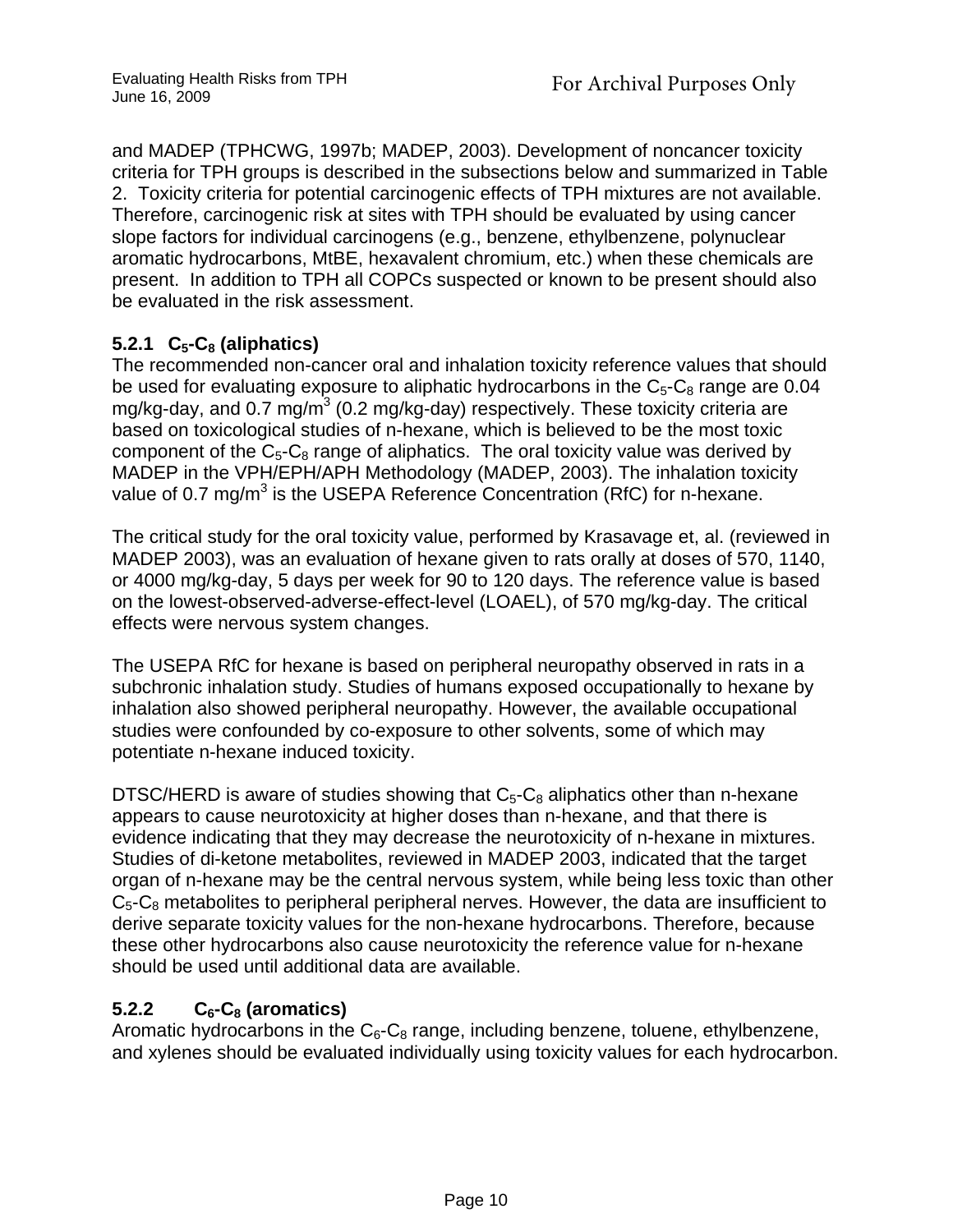# **5.2.3 C9-C18 (aliphatics)**

The recommended non-cancer oral and inhalation toxicity reference values for  $C_9-C_{18}$ aliphatic hydrocarbons are 0.1 mg/kg-day, and 0.3 mg/m $3$  (0.09 mg/kg-day) respectively. The oral reference value is based on the results of several subchronic studies in rodents of various petroleum streams covering the aliphatic range of  $C_9 - C_{17}$ (TPHCWG, 1997b). Change in liver weight was the most common critical effect in developing a toxicity criterion for each study. The reference value of 0.1 mg/kg-day for oral exposure is based on two studies with a no-observed-adverse-effect-level (NOAEL) of 100 mg/kg-day an uncertainty factor of 1000, and a study with a LOAEL of 500 mg/kg/day and uncertainty factor of 5000. Both TPHCWG (1997b) and MADEP (2003) recommend this value for this hydrocarbon range.

The recommended value of 0.3 mg/m<sup>3</sup> is based on inhalation studies of petroleum streams within the  $C_9-C_{18}$  range evaluated by TPHCWG (1997b) and evaluated by MADEP (2003) in their update of toxicity criteria for TPH. The LOAEL adjusted for continuous exposure, was approximately 1,000 mg/m in studies of both  $C_{10} - C_{11}$ isoparaffinic hydrocarbons and  $C_7 - C_{11}$  dearomatized white spirits in rats. The critical effects were changes in blood chemistry, and liver and body weight. MADEP applied an uncertainty factor of 3,000 for both studies. However, MADEP (2003) also evaluated four additional studies, including one of six-month duration and three of acute duration. MADEP used results from the six-month study of dearomatized white spirit in rats (Lund et al., 1995, as reviewed in MADEP, 2003) to develop an RfC of 0.2 mg/m<sup>3</sup> for the  $C_9$  -  $C_{18}$  aliphatic group. The study found changes consisting of later latency peaks of the flash evoked potential, somatosensory evoked potential, and auditory brain stem responses. There were no observed changes in learning and memory functions. The significance of the findings of the Lund et al. study for evaluation of neurotoxicity in humans was not clearly established. Therefore, DTSC/HERD recommends an RfC of 0.3 mg/m<sup>3</sup> as described above, rather than MADEP 2003 value of 0.2 mg/m<sup>3</sup>.

### **5.2.4 C9-C16 (aromatics)**

The recommended non-cancer oral and inhalation toxicity reference values for unspeciated aromatics of carbon number  $C_9-C_{16}$  are 0.004 mg/kg-day, and 0.05 mg/m<sup>3</sup> respectively. The reference value for oral exposure is based primarily on the USEPA oral RfD for 2-methylnaphthalene because methylnaphthalenes may comprise a significant portion of this hydrocarbon range. There are at least eight other aromatics in this hydrocarbon range for which RfDs have been derived (i.e., isopropylbenzene, naphthalene, pyrene, fluoranthene, fluorene, acenaphthene, anthracene, and biphenyl). The range of RfDs for the nine aromatics is 0.004 to 0.3 mg/kg-day. Most of these have an oral RfD of 0.04 mg/kg-day or higher. The only aromatics in this range with a lower RfD are pyrene (0.03 mg/kg-day), naphthalene (0.02 mg/kg-day), and 2 methylnaphthalene (0.004 mg/kg-day). For sites at which naphthalene and the methylnaphthalenes are evaluated individually the MADEP RfD of 0.03 mg/kg-day can be used.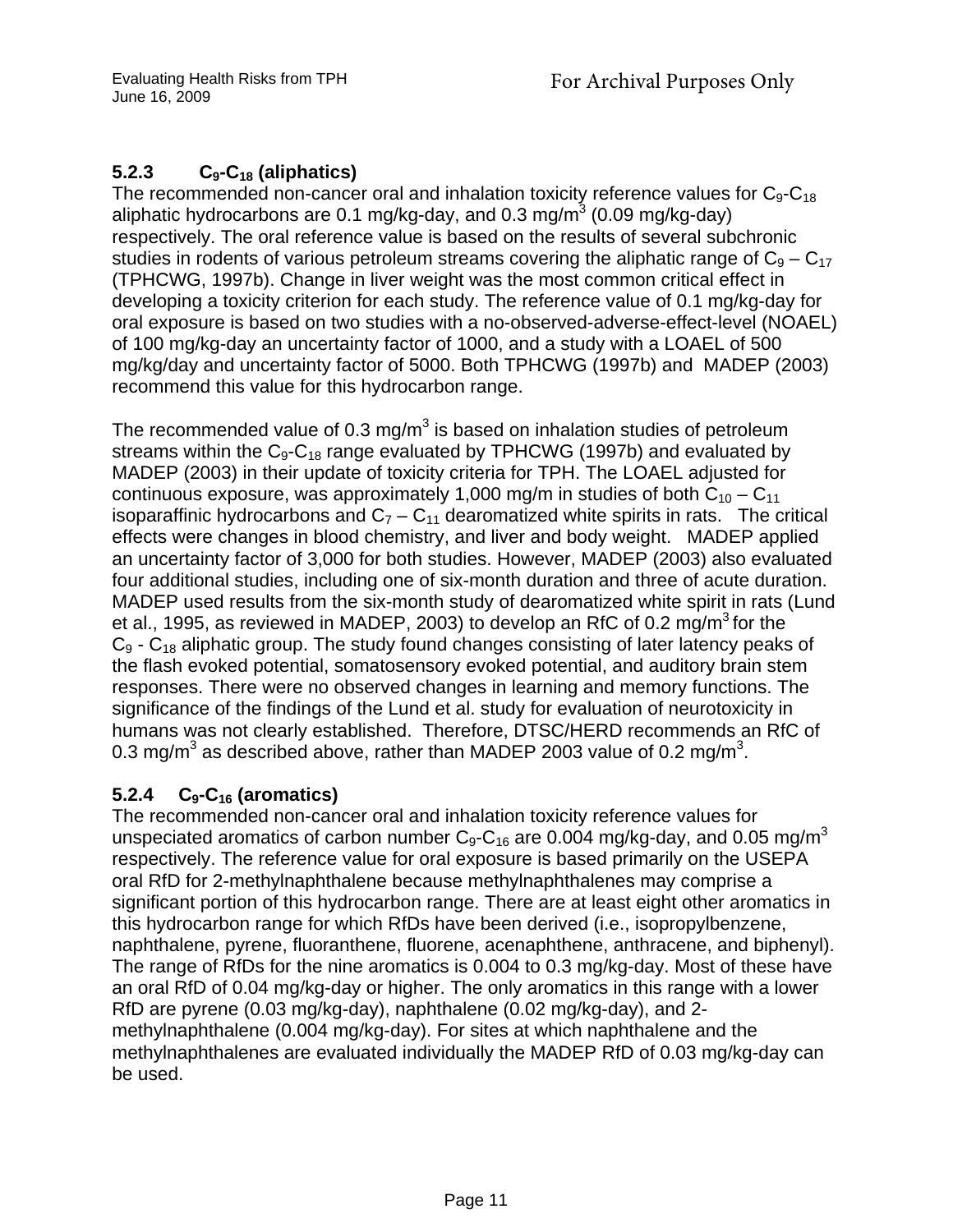The recommended toxicity criterion for evaluation of inhalation exposure is based on inhalation studies of  $C_9$  aromatic mixtures. Both TPHCWG (1997b) and MADEP (2003) based their respective RfCs on the same studies and critical effects (e.g., primarily body weight reduction, kidney and liver toxicity). The primary difference between the two was that MADEP used an extra uncertainty factor of 3 to account for the limited number of studies available. HERD agrees with this additional uncertainty factor and the resulting reference value of 0.05 mg/m<sup>3</sup>. Please note that cancer risk and non-cancer hazard indices for speciated PAHs and other aromatics in this range should be calculated separately in addition to the evaluation for TPH.

# **5.2.5 C18+ (aliphatics)**

The recommended non-cancer oral toxicity reference value for aliphatics of carbon number range  $C_{18+}$  is 2.0 mg/kg-day. This toxicity criterion is recommended by both TPHCWG (1997b) and MADEP (2003). No toxicity reference value has been developed for inhalation. For the oral toxicity criterion both TPHWG and MADEP relied on a study of several white mineral oils conducted in 1996 by the British Industrial Biological Research Association (BIBRA). White mineral oils are mixtures of highly refined hydrocarbons consisting primarily of saturated paraffins (alkane hydrocarbons) and naphthenes (cycloalkanes) and have no aromatic components (TPHCWG 1997b). Administration of several of the lower MW white mineral oils resulted in liver granulomas, and histiocytosis in the mesenteric lymph nodes; higher MW white mineral oils had no adverse effect. The former was similar to findings in studies conducted by Baldwin, et. al (1992). The lack of significant toxicity of the white mineral oils of higher carbon number  $(C_{>34}$ , average MW of 480) has been attributed to lack of absorption of high molecular weight hydrocarbons (Albro and Fishbein, 1970 as cited in TPHCWG 1997b). Based on these findings both TPHWG and MADEP recommend oral toxicity criteria of 2 mg/kg-day for  $C_{17} - C_{34}$  aliphatic hydrocarbons, and 20 mg/kg-day for  $>C_{34}$ aliphatic hydrocarbons. DTSC/HERD agrees with this analysis and recommends using the toxicity criterion of 2 mg/kg-day to evaluate  $C_{18+}$  aliphatic hydrocarbons. Use of this value for  $C_{34+}$  hydrocarbons is a health protective approach.

An inhalation toxicity value has not been developed by TPHCWG (1997b) or MADEP (2003) due to a lack of appropriate inhalation toxicity studies and because inhalation is not considered to be a significant exposure pathway for this TPH range. Hydrocarbons in this range have low volatility but might be found at very low concentrations in the vapor phase. Inhalation exposures to the vapor phase and to hydrocarbons bound to air-borne particulates can occur at TPH contaminated sites. However, DTSC/HERD agrees with TPHCWG and MADEP that the inhalation pathway is not expected to be a significant exposure pathway for this range of aliphatics. Furthermore, aliphatic hydrocarbons are generally less toxic than aromatics of similar hydrocarbon fractions (TPHCWG 1997b).

# **5.2.6 C17+ (aromatics)**

The non-cancer oral toxicity reference value for aromatics of carbon chain length  $C_{17+}$  is 0.03 mg/kg-day. No toxicity reference value has been developed for inhalation. Due to a lack of appropriate studies of this carbon range TPHCWG or MADEP selected a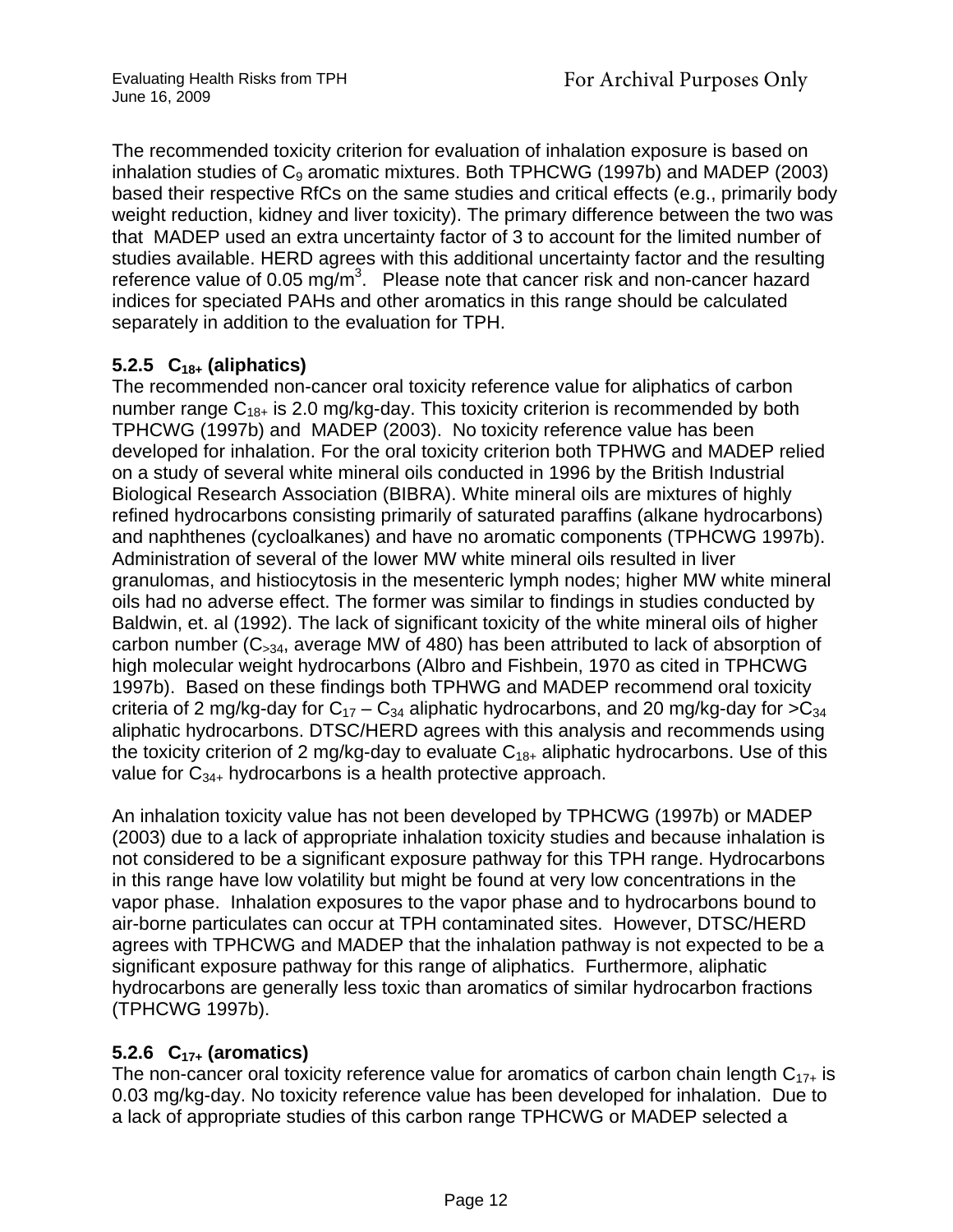Evaluating Health Risks from TPH June 16, 2009

USEPA oral RfD for a surrogate to represent this group. Pyrene was chosen as the surrogate because it was the closest compound to this carbon length for which an RfD was available from the USEPA. The oral RfD for pyrene is 0.03 mg/kg-day (IRIS, 2008). Although there is a higher RfD for fluroanthene (C16; 0.04 mg/kg-day) DTSC/HERD agrees with TPHCWG and MADEP approach and has chosen 0.03 mg/kg-day to represent this TPH fraction.

An inhalation non-cancer toxicity value hasn't been developed for the  $C_{17+}$  aromatic fraction. No appropriate studies have been identified and, as with the similar fraction of aliphatic hydrocarbons, TPHCWG and MADEP do not consider inhalation to be a significant exposure pathway for this TPH range. DTSC/HERD agrees that inhalation exposures to vapor phase and/or particle-bound aromatic  $C_{17+}$  hydrocarbons are expected to be low relative to other exposure pathways. DTSC/HERD does not recommend performing a quantitative risk assessment for non-cancer effects for the inhalation pathway because of the significant uncertainty. Individual carcinogenic PAHs in this range will be evaluated for risks associated with all potential exposure pathways, including inhalation.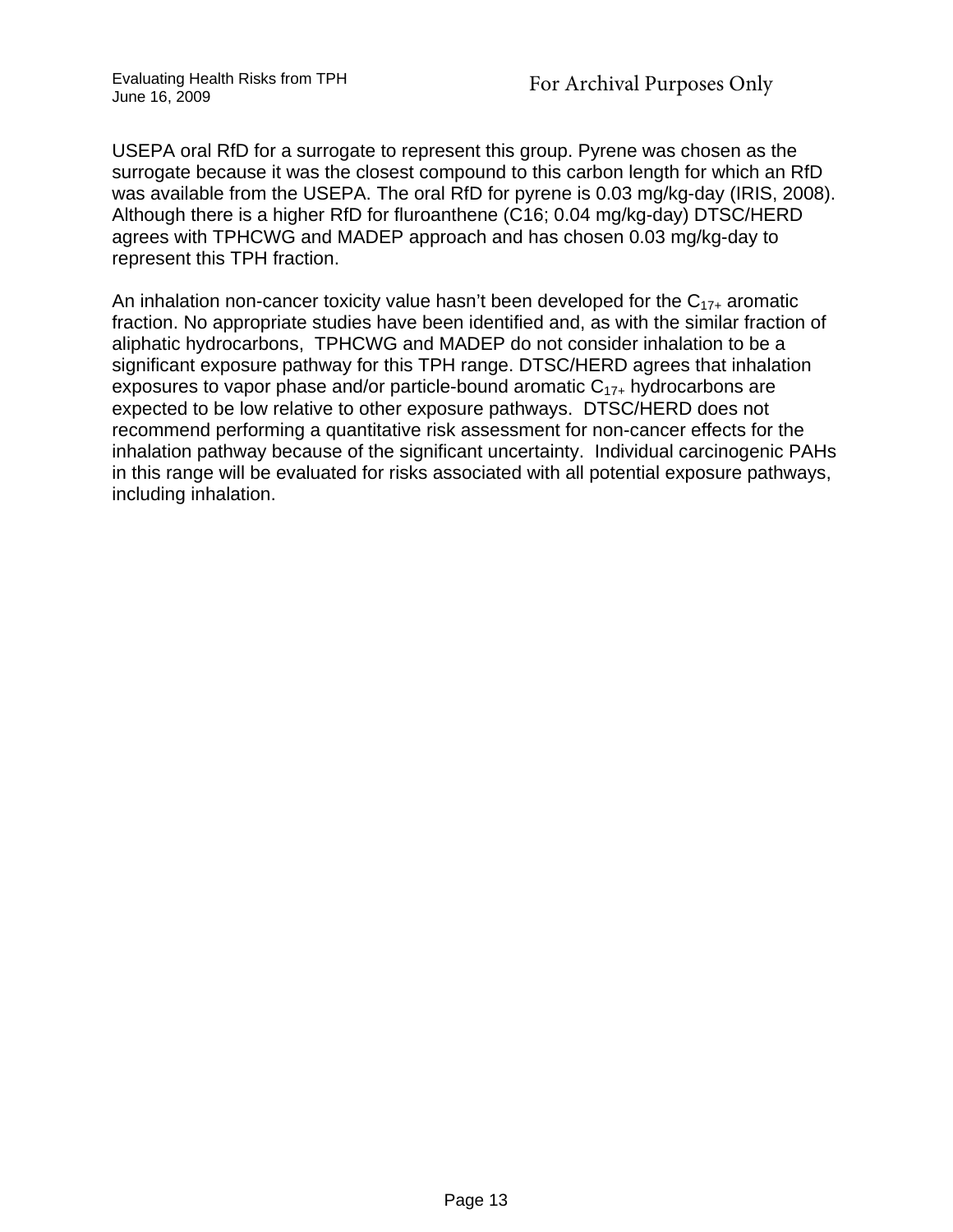| <b>Exposure</b><br><b>Route</b> | Carbon<br>Range                        | <b>TPHCWG</b><br>(mg/kg/day) | <b>MADEP</b><br>(mg/kg/day)  | <b>DTSC/HERD</b><br>(mg/kg/day)              | <b>Critical</b><br><b>Effect</b>                              |
|---------------------------------|----------------------------------------|------------------------------|------------------------------|----------------------------------------------|---------------------------------------------------------------|
| Oral                            | <b>Aliphatic</b>                       |                              |                              |                                              |                                                               |
|                                 | $C_5-C_8$                              | 5                            | 0.04                         | 0.04                                         | Neurotoxicity                                                 |
|                                 | $C_9$ - $C_{18}$                       | 0.1                          | 0.1                          | 0.1                                          | Change in<br>liver weight                                     |
|                                 | $C_{19}$ - $C_{32}$                    | 2.0                          | 2.0                          | 2.0                                          | Liver<br>granuloma,<br>histiocytosis in<br>lymph nodes        |
|                                 | <b>Aromatic</b>                        |                              |                              |                                              |                                                               |
|                                 | $C_6$ - $C_8$                          | Evaluate<br>benzene          | Evaluate each<br><b>COPC</b> | Evaluate each<br>COPC (e.g.<br>BTEX)         | Depends on<br><b>COPC</b>                                     |
|                                 | $C_9$ - $C_{16}$                       | 0.04                         | $0.03^$                      | $0.004/0.03$ <sup>#</sup>                    | Lung, toxicity                                                |
|                                 | $C_{17}$ - $C_{32}$                    | 0.03                         | $0.03^$                      | 0.03                                         | Liver, kidney<br>toxicity                                     |
|                                 |                                        | (mg/m <sup>3</sup> )         | (mg/m <sup>3</sup> )         | (mg/m <sup>3</sup> )                         |                                                               |
| <b>Inhalation</b>               | <b>Aliphatic</b>                       |                              |                              |                                              |                                                               |
|                                 | $C_5-C_8$                              | 18.4                         | 0.2                          | 0.7                                          | Neurotoxicity                                                 |
|                                 | $C_9$ - $C_{18}$                       | 1.0                          | 0.2                          | 0.3                                          | Changes in<br>blood<br>chemistry,<br>liver and body<br>weight |
|                                 | $C_{19}$ - $C_{32}$<br><b>Aromatic</b> | $\cdot^*$                    | $\mathbf{r}$                 |                                              |                                                               |
|                                 | $C_6$ - $C_8$                          | Evaluate<br>benzene          | Evaluate each<br><b>COPC</b> | <b>Evaluate each</b><br>COPC (e.g.,<br>BTEX) | Depends on<br><b>COPC</b>                                     |
|                                 | $C_9$ - $C_{16}$                       | 0.2                          | 0.05                         | 0.05                                         | Liver, kidney<br>toxicity, body<br>weight<br>reduction        |
|                                 | $C_{17}$ - $C_{32}$                    | $\cdot^*$                    | $\overline{\phantom{a}}^*$   |                                              |                                                               |

**Table 2 TPH Toxicity Criteria** 

# 0.03 mg/kg-day may be used instead of 0.004 mg/kg-day if naphthalenes and methylnaphthalenes have been analyzed and evaluated individually. ^ Value is for C9-C32

\* Not developed due to low volatility of the COPCs in this hydrocarbon range. Although inhalation exposure to  $C_{17+}$  TPH may occur via TPH bound to airborne dust HERD does not recommend performing a quantitative evaluation of inhalation exposure for  $C_{17+}$  not be performed because of the significant uncertainty involved.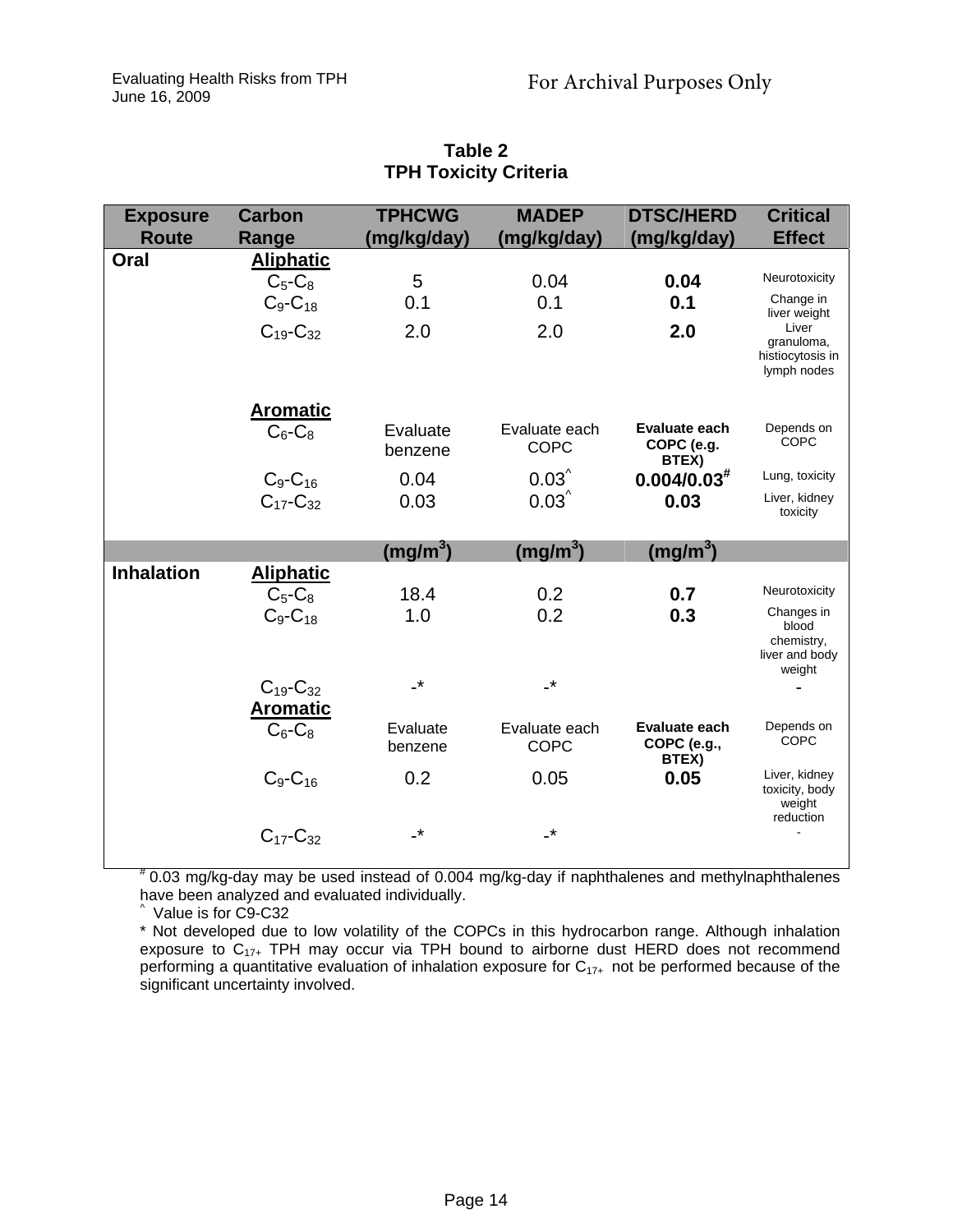#### **6.0 REFERENCES**

Baldwin, M.K., Berry, P.H., Esdaile, D.J., Linnette S.L., Martin, J.G., Peristianis, G.C., Priston, R.A., Simpson, B.J., & Smith, J.D. (1992). Feeding studies in rats with mineral hydrocarbon food grade white oils. *Toxicol. Pathol.,* 20(3): 426-435.

Cal/EPA, 1999. State of California, Environmental Protection Agency. *Preliminary Endangerment Assessment Guidance Manual.* Second Printing, June.

DTSC, 1997. Human and Ecological Risk Division, DTSC, California Environmental Protection Agency. *Selecting Inorganic Constituents as Chemicals of Potential Concern at Hazardous Waste Sites and Permitted Facilities, Final Policy, February.*

DTSC, 1997. *Selecting Inorganic Constituents as Chemicals of Potential Concern at Hazardous Waste Sites and Permitted Facilities, February 1997.* 

DTSC and CRWQCBLAR, 2003. *Advisory-Active Soil Gas Investigations Department of Toxic Substances Control and the California Regional Water Quality Control Board Los Angeles Region, January 2003.* 

DTSC. 2004a. Guidance *Document for the Implementation of United States Environmental Protection Agency Method 5035: Methodologies for Collection, Preservation, Storage, and Preparation of Soils to be Analyzed for Volatile Organic Compounds*. November 2004.

DTSC, 2004b*. Interim Final- Guidance for the Evaluation and Mitigation of Subsurface Vapor Intrusion to Indoor Air, December 2004*.

DTSC, 2008 Environmental Assessment Manual (SEAM), Interim Guidance Document for Environmental Assessments and Investigations of School Sites, August 2008

IRIS, 2008. Integrated Risk Information System. A USEPA on-line database. http://www.epa.gov/iris/

MADEP, 2002. Commonwealth of Massachusetts, Department of Environmental Protection. *Characterizing Risks Posed by Petroleum Contaminated Sites: Implementation of MADEP VPH/EPH Approach*. Final Policy, October.

MADEP, 2003. Commonwealth of Massachusetts, Department of Environmental Protection. *Updated Petroleum Hydrocarbon Fraction Toxicity Values for the VPH/EPH/APH Methodology*. Final, November.

MADEP, 2008. Commonwealth of Massachusetts, Department of Environmental Protection, *Method for the Determination of Air-Phase Petroleum Hydrocarbons (APH)* Final, December 2008.

TPHCWG, 1997a. Total Petroleum Hydrocarbon Criteria Working Group. *Volume 3. Selection of Representative TPH Fractions Based on Fate and Transport Considerations.* Amherst Scientific Publishers, Amherst, MA. July.